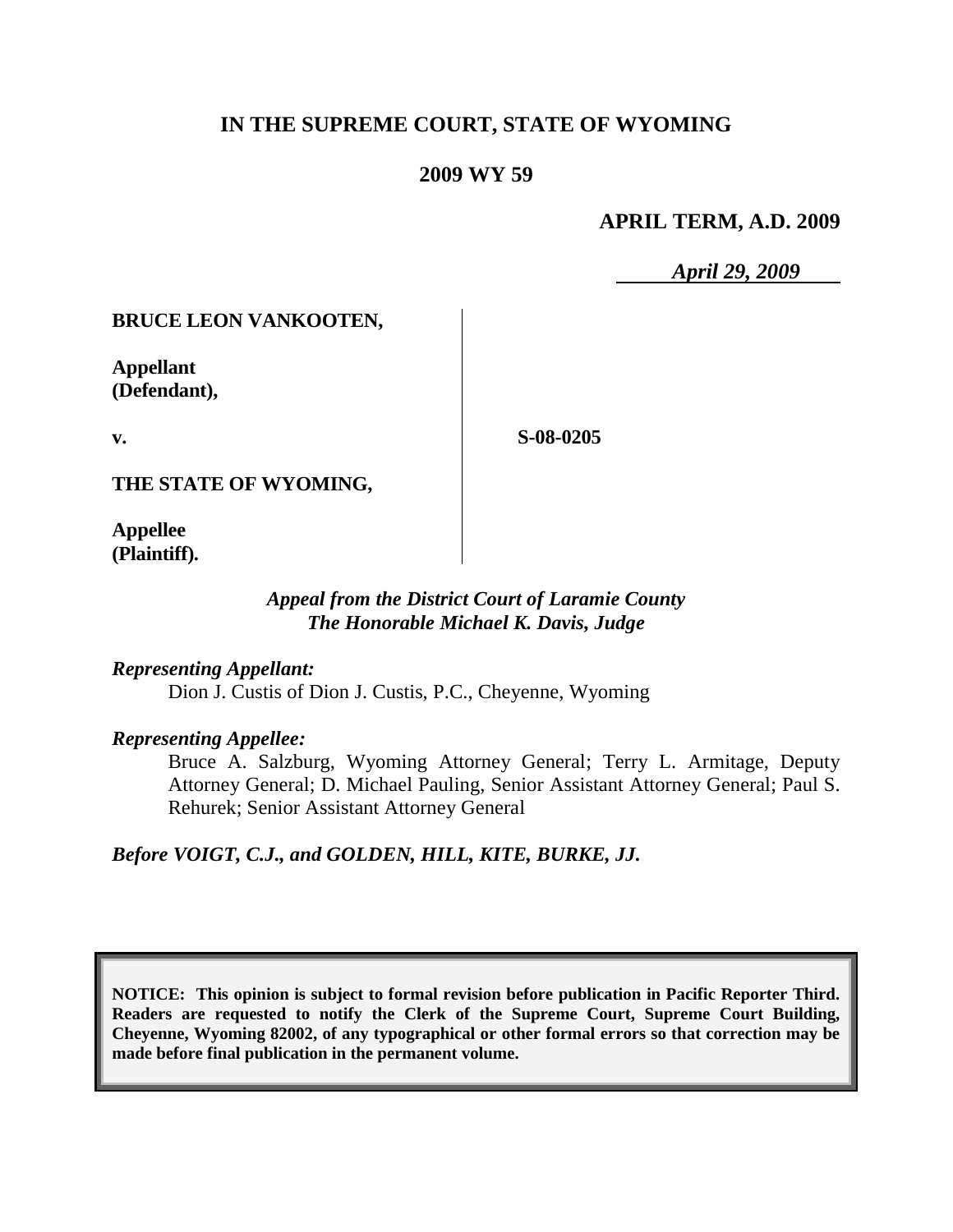## **GOLDEN**, Justice.

[¶1] Appellant Bruce Leon VanKooten entered a conditional guilty plea to felony possession of a controlled substance, reserving the right to appeal the district court's denial of his motion to suppress the cocaine evidence discovered during a search of his vehicle. VanKooten claims the evidence should have been suppressed because the trooper lacked reasonable suspicion to detain him for a canine sniff of the exterior of his vehicle after the lawful traffic stop had concluded. We disagree and affirm the district court's decision denying his motion to suppress.

## **ISSUE**

[ $\llbracket$ 2] VanKooten offers the following issue:

Did the trial court abuse its discretion and commit reversible error when it denied Appellant's motion for suppression?

## **FACTS**

[¶3] On April 21, 2007, Trooper David Chatfield of the Wyoming Highway Patrol was on duty at the patrol office located at the I-25 port of entry south of Cheyenne when he received a telephone call from Lieutenant Ted Bair of the Torrington division office. Lieutenant Bair told Trooper Chatfield that he had just seen a vehicle traveling south on Highway 85 that matched the description of a vehicle belonging to a person known to be a drug dealer in the Torrington area. Lieutenant Bair explained that he had received information from the Wyoming Division of Criminal Investigation that the driver of the Camaro had been traveling back and forth between Colorado and Torrington dealing drugs. Lieutenant Bair wanted to alert Cheyenne patrol personnel to the fact the individual was headed south on Highway 85 and to be on the lookout for him. There were no instructions to stop or arrest the driver; only a request to observe the vehicle for traffic violations and stop him if he committed a violation. After that, any further actions would depend on the circumstances presented.

[¶4] Trooper Chatfield left the division office with his certified drug dog and headed north on Highway 85. Around milepost 40 the trooper spotted the Camaro traveling southbound at a speed of 65 miles per hour. Trooper Chatfield turned his patrol car around and attempted to catch up with the vehicle. The Camaro sped up and began

<sup>&</sup>lt;sup>1</sup> Such a general statement of the issue is not particularly helpful to this Court because it fails to identify any specific claim of error regarding the district court's suppression ruling. Yet again, we remind litigants that each appellate issue should include a concise statement of the point of law sought to be argued and reviewed. *Hembree v. State*, 2006 WY 127, ¶¶ 8-10, 143 P.3d 905, 907-08 (Wyo. 2006).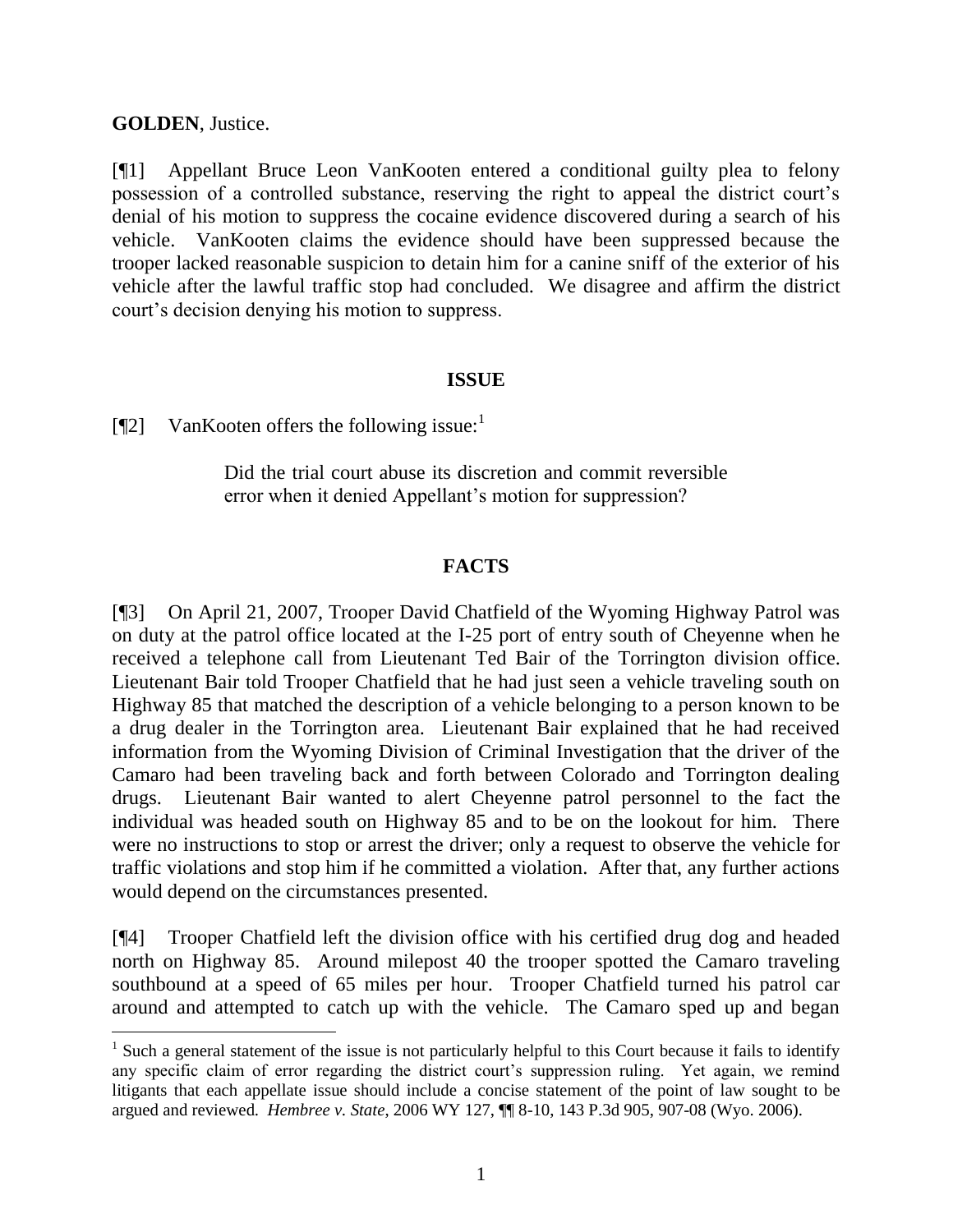passing other vehicles at a high rate of speed. Trooper Chatfield estimated the car was going as fast as 130 miles per hour. After pursuing the Camaro for approximately ten miles, the trooper managed to get close enough for a radar lock. The radar indicated the car was going 125 miles per hour, well above the posted speed limit.

[¶5] Trooper Chatfield activated his lights, radioed for assistance, and continued his pursuit of the Camaro. The Camaro continued on for approximately nine more miles. Near milepost 21, the Camaro made a sudden left turn onto Cadillac Road, a county residential gravel road, and stopped after about one-half mile. Trooper Chatfield pulled in behind the Camaro and contacted VanKooten, the driver and sole occupant of the vehicle. He told VanKooten that he had stopped him for going 125 miles per hour and asked him to come back to the patrol car with his driver's license, registration, and proof of insurance.

[¶6] As he wrote out a citation for speeding, Trooper Chatfield asked VanKooten where he had been and where he was going. VanKooten indicated he had been in the Torrington/Lingle area delivering a piece of equipment and was headed home to Berthoud, Colorado. During the conversation, VanKooten asked Trooper Chatfield why he turned around on the highway after they passed each other. Trooper Chatfield responded by asking VanKooten why he had sped up to 125 miles per hour. VanKooten stated he did it "for the hell of it."

[¶7] Trooper Chatfield issued VanKooten a ticket for the traffic violation, returned his driver's license and other documents, and told him he was free to leave. As VanKooten was walking back to his car, Trooper Chatfield inquired if he could ask him a few more questions. VanKooten agreed. Trooper Chatfield asked VanKooten if he had anything illegal in his car, such as drugs, guns or money. VanKooten replied he did not. The trooper requested permission to search the Camaro, but VanKooten denied the trooper's request.

[¶8] Thereafter, Trooper Chatfield told VanKooten he was going to have his drug dog perform an exterior sniff of the Camaro. Trooper Chatfield retrieved the dog from the patrol car and directed him to the vehicle. The dog sat down by the passenger door, alerting to the presence of controlled substances inside the car. Trooper Chatfield then placed the dog inside the Camaro, and the dog alerted to the presence of drugs inside a coat lying on the back seat. Trooper Chatfield searched the coat and found a pipe, as well as scales containing white powder residue. Upon searching the passenger compartment and the trunk, Trooper Chatfield discovered some small "dealer bags" and a plastic shopping bag containing cash, prescription pills, marijuana, and over an ounce of cocaine.

[¶9] VanKooten was arrested and charged with one count of felony possession of cocaine in violation of Wyo. Stat. Ann. § 35-7-1031(c)(ii) (LexisNexis 2007). He filed a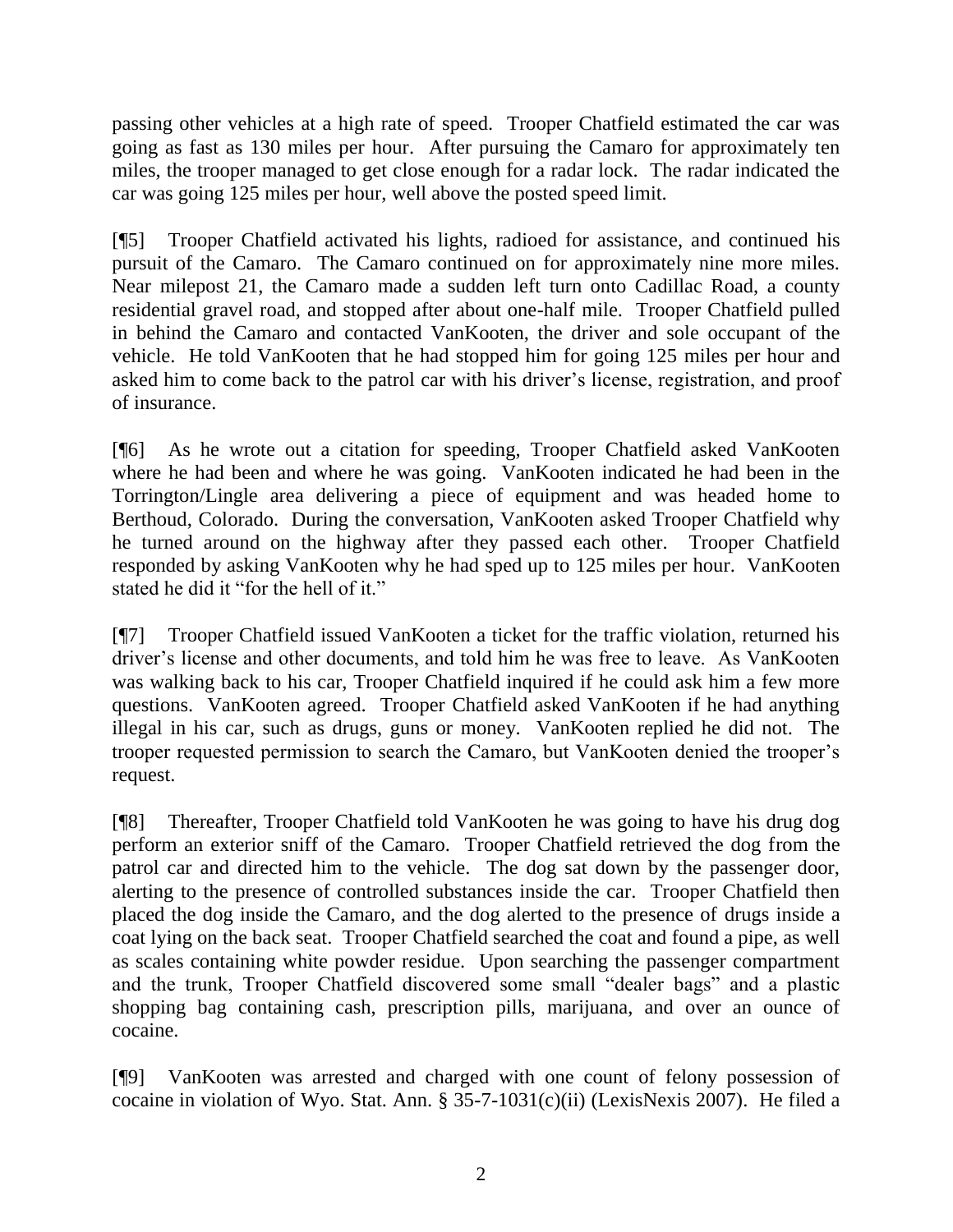motion to suppress the drug evidence, claiming it was the product of an unlawful seizure. After a hearing, the district court denied VanKooten's motion, concluding reasonable suspicion existed to further detain him pending the drug sniff. Thereafter, pursuant to a plea agreement, VanKooten pled guilty to the felony possession charge, reserving the right to appeal the denial of his motion to suppress. The district court sentenced VanKooten to three to five years imprisonment, but suspended execution of that sentence in favor of three years supervised probation. This appeal followed.

#### **STANDARD OF REVIEW**

[¶10] Our standard for reviewing a challenge to a suppression ruling is well established:

When reviewing a district court's decision on a motion to suppress evidence, we defer to the court's findings on factual issues unless they are clearly erroneous. *Campbell v. State*, 2004 WY 106, ¶ 9, 97 P.3d 781, 784 (Wyo. 2004). We view the evidence in the light most favorable to the district court's decision because it is in the best position to assess the witnesses' credibility, weigh the evidence and make the necessary inferences, deductions and conclusions. *Id*. The constitutionality of a particular search or seizure, however, is a question of law that we review *de novo*. *Id*.

*Kunselman v. State*, 2008 WY 85, ¶ 9, 188 P.3d 567, 569 (Wyo. 2008) (quoting *Hembree v. State*, 2006 WY 127, ¶ 7, 143 P.3d 905, 907 (Wyo. 2006) and citing *Marinaro v. State*, 2007 WY 123, ¶ 7, 163 P.3d 833, 835 (Wyo. 2007); *Grant v. State*, 2004 WY 45, ¶ 10, 88 P.3d 1016, 1018 (Wyo. 2004)). If "the district court does not make specific factual findings, we will uphold its general ruling if the ruling is supported by any reasonable view of the evidence." *Cohen v. State*, 2008 WY 78, ¶ 22, 191 P.3d 956, 961 (Wyo. 2008) (citing *Innis v. State*, 2003 WY 66, ¶ 13, 69 P.3d 413, 418 (Wyo. 2003)).

#### **DISCUSSION**

[¶11] VanKooten faults the district court for denying his motion to suppress the drug evidence seized during the search of his car. In particular, he claims the district court erred in concluding that Trooper Chatfield had reasonable suspicion of criminal activity to detain him for a canine sniff of the exterior of his vehicle after the lawful traffic stop had concluded. Thus, he claims the drug evidence obtained during the search was the fruit of a constitutionally infirm detention and should be suppressed.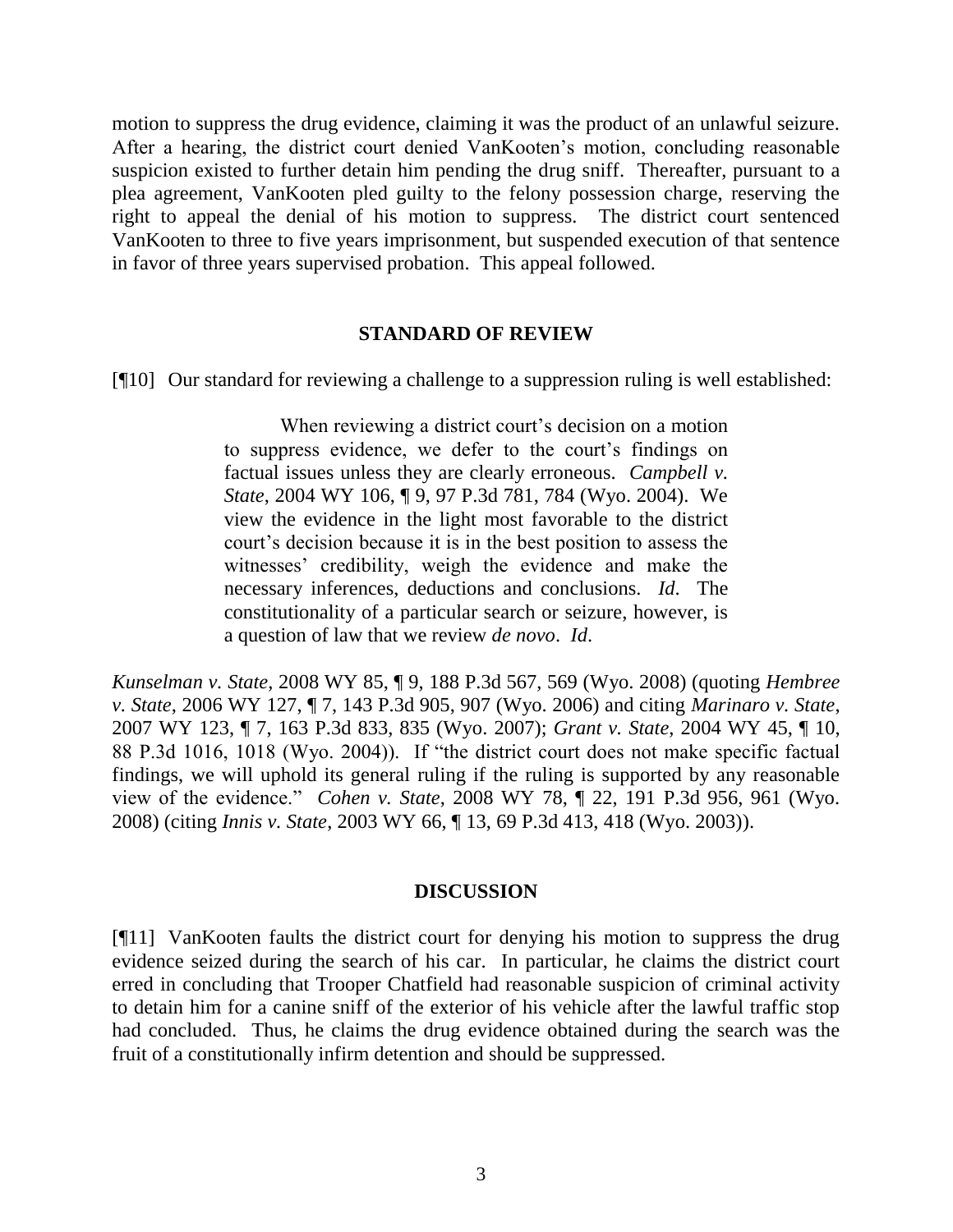[¶12] Before discussing the merits of VanKooten's complaint, we must address two preliminary matters. First, VanKooten invokes Article 1, Section 4 of the Wyoming Constitution as grounds for suppressing the drug evidence. However, the state constitutional argument presented by VanKooten does not constitute a "precise, analytically sound approach" required for this Court to undertake an independent state constitutional analysis. *See Vassar v. State*, 2004 WY 125, ¶ 14, 99 P.3d 987, 993 (Wyo. 2004); *Morgan v. State*, 2004 WY 95, ¶ 20, 95 P.3d 802, 808 (Wyo. 2004). In substance, VanKooten attempts to argue that the detention was nonconsensual under Article 1, Section 4. This case, however, is not about consent. At issue is whether Trooper Chatfield had reasonable suspicion to detain him for the dog sniff. VanKooten's state constitutional argument is not only perfunctory, it is irrelevant and not worthy of our further attention.

[¶13] Second, VanKooten's argument, in part, consists of an attack on the reliability of an anonymous tip, which he claims supported the information provided by Lieutenant Bair to Trooper Chatfield concerning his drug activities. The problem with VanKooten's argument on this point is that it lacks any evidentiary foundation. That is, there is absolutely no evidence in the record concerning the alleged anonymous tip, let alone the information it provided and its alleged impact on the events leading to VanKooten's ultimate arrest.<sup>2</sup> Consequently, we will not consider this aspect of VanKooten's argument.

[¶14] We now turn our attention to whether VanKooten's brief detention for the canine sniff violated the Fourth Amendment. The law is well settled that a law enforcement officer may detain a motorist if the officer has an "objectively reasonable and articulable suspicion" that the person has committed or may be committing a crime. *Barch v. State*, 2004 WY 79, ¶ 9, 92 P.3d 828, 832 (Wyo. 2004); *Damato v. State*, 2003 WY 13, ¶ 13, 64 P.3d 700, 706 (Wyo. 2003); see also United States v. Williams, 271 F.3d 1262, 1267 (10<sup>th</sup> Cir. 2001). The existence of objectively reasonable suspicion of criminal activity is determined by evaluating the totality of the circumstances. *Damato*, ¶ 16, 64 P.3d at 707. The "whole picture" must be considered, "[c]ommon sense and ordinary human experience are to be employed, and deference is to be accorded a law enforcement officer's ability to distinguish between innocent and suspicious actions." *Id*. (citing *United States v. Wood, 106 F.3d 942, 946 (10<sup>th</sup> Cir. 1997)).* 

[¶15] Considering the whole picture, along with rationale inferences, we agree with the district court that Trooper Chatfield possessed reasonable suspicion to detain VanKooten. The factors supporting the trooper's reasonable suspicion are: (1) Trooper Chatfield had information that the driver of a white Camaro with orange stripes and Colorado license plates was transporting drugs between Colorado and Torrington and dealing drugs in the

l

 $2$  The only information regarding the alleged anonymous tip is found in VanKooten's suppression motion in the district court and his appellate brief.